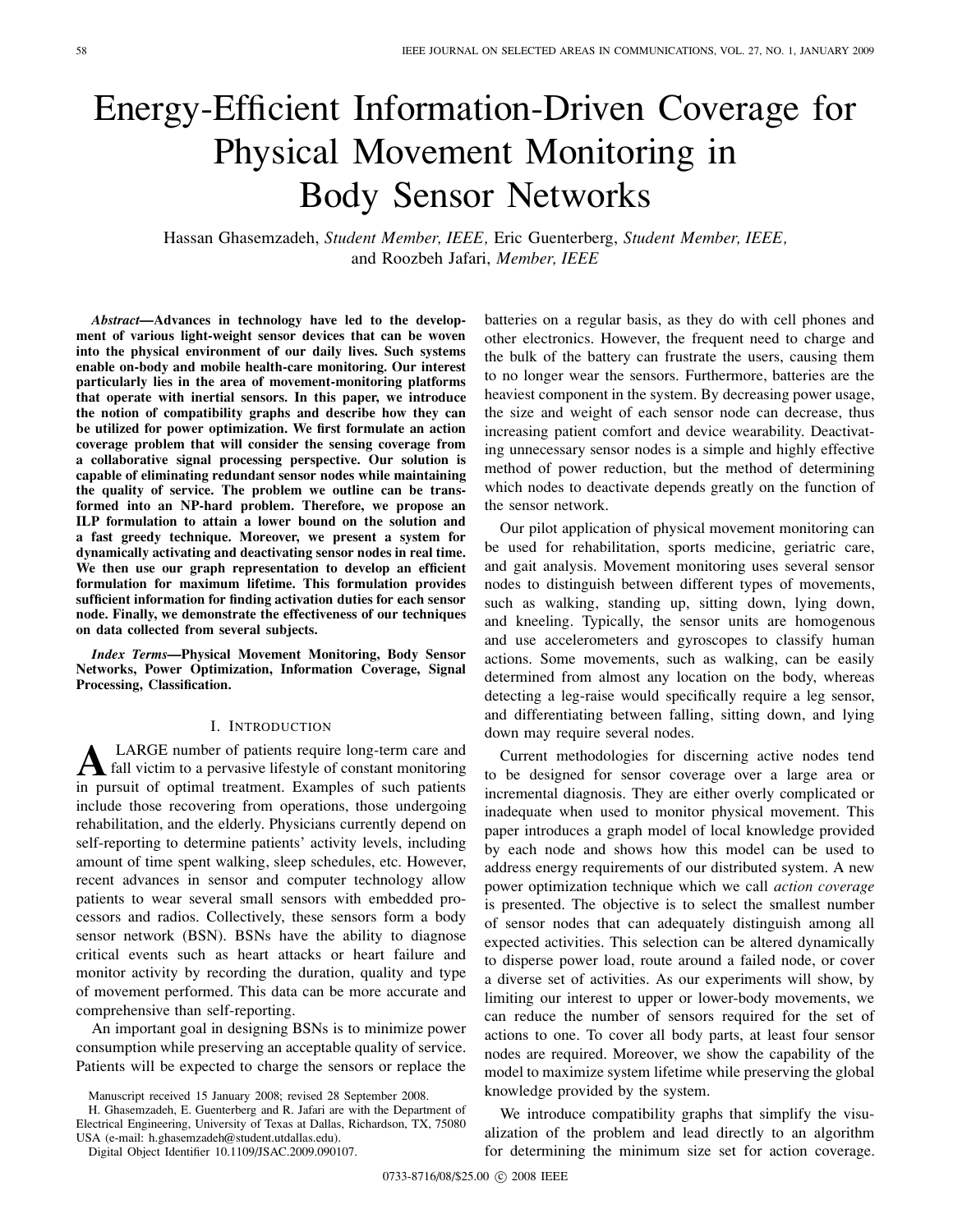Because the problem is NP-hard, we formulate an ILP that attempts to find a lower bound on solutions. We also provide a quick heuristic algorithm that provides a reasonable approximation. Finally, we present experimental verification of these techniques for both coverage and lifetime problems.

# II. RELATED WORK

Energy efficiency is one of the most important performance metrics in BSNs as the system lifetime is directly affected by the power consumed by each sensor node. *Coverage*, the measure of quality of service provided by a sensor node, is one of the fundamental issues in designing wireless sensor networks. While interpretation of the coverage problem varies subject to the application area of the sensor network, the ultimate goal is to develop robust algorithms for power optimization [1]. The most studied coverage problems include geographical-based approaches such as *area coverage* and *point coverage*. In area coverage, the objective is to monitor a certain area in space while maintaining quality of service. It requires an effective technique to determine active and idle sensor nodes over time. In point coverage, however, the objective is to monitor only a set of points in space.

A great deal of work has been done to minimize the number of homogeneous nodes covering a geographical area. The authors of [2] describe a method of forming disjoint sets of sensor nodes such that every set is capable of monitoring the area. The area is divided into several fields, and the field covered by the fewest nodes is referred to as critical. The algorithm then selects the nodes that cover the critical elements. Three approximation algorithms for the *set k-cover* problem are presented in [3]. In these algorithms, the objective is to partition sensor nodes into covers such that the number of covers that monitor the target area is maximized. Another area coverage mechanism is presented in [4], in which each node continuously makes decisions to activate or deactivate itself using information from its neighbors. A sensor becomes inactive if it discovers that its neighbors can effectively monitor its area. The authors of [5] model the problem as disjoint sets in an undirected graph, where sensors correspond to vertices and an edge represents two sensor nodes that are within close proximity. A graph-coloring mechanism finds the minimum number of active nodes. The authors of [6] investigate the coverage problem for targettracking applications. They show that by transforming the problem into a disk-coverage problem, the number of active sensors required for satisfactory localization would be four times the amount for detection applications. A distributed coverage algorithm for target-detection applications, called *Co-Grid*, is presented in [7]. This technique considers the network as several coordinating fusion groups located on overlapping virtual grids. A probabilistic model is used to maintain area coverage based on information derived from minimum event detection probability and system false alarm rate from active nodes. In [8], the authors model the coverage problem as a decision problem to decide whether each location in the area is adequately monitored or not. According to the sensing range of each sensor node, which can be viewed as a unit disk or a non-unit disk, two different decision problems can be addressed. In another area coverage technique

presented in [9], the authors define sensing regions according to detection constraints. Thus, the sensing regions are not necessarily disks around nodes. The overall coverage can be increased by forcing collaborative signal processing among sensor nodes.

In the point coverage technique presented in [9], sensor nodes are organized into several set covers that can be successively activated. At each time, only one of the set covers is considered as the active set, which further indicates the sensor nodes that are responsible for monitoring targets and transmitting data. In another point coverage algorithm introduced in [10], the set of sensors is divided into disjoint sets such that every set completely covers all targets. The disjoint sets are modeled as disjoint set covers and the problem is shown to be NP-Complete. Any polynomial-time approximation algorithm has a lower bound of two. The authors of [11] introduce the notion of *information coverage* to further reduce the number of active nodes in the area coverage problem. The technique is characterized based on a parameter estimation approach where the cooperation of sensor nodes is considered. Several other coverage techniques can be found in [12], [13], [14].

Certain distributed tracking systems employ a method of utilizing collaborative signal processing to determine which sensors must be initiated. An information-driven sensor collaboration technique proposed in [15] decides which node is most appropriate to perform the sensing. Such tracking approaches often attempt to estimate the future position of a target, given its past and present positions.

The above techniques use the sensing range of each sensor node to minimize the number of sensors completely covering a geographical space. Such area-based approaches are not necessarily effective for physical movement monitoring and BSNs. In this case, complete coverage of the body is not necessary; it is simply a reliable indication of which of the body's actions are important. Furthermore, the technique of sequentially activating sensors employed in tracking systems does not apply to physical movement monitoring systems. This is because actions such as standing, walking, or kneeling are relatively short and the key identifying features may occur early in the movement. Therefore, it is essential to activate all the required sensors before the action occurs.

While the coverage problem generally plays a great role in reducing power consumption in wireless sensor networks, collaborative signal processing techniques must also be used to constrain the energy consumed due to high-volume communication. This power reduction strategy involves decreasing the communication overhead for classification. The classifier combination itself can be performed according to several schemes [16]. To achieve a significant data association in a distributed system, each sensor node must associate its local measurements with individual targets in a detection or classification application [17]. With this technique, each sensor node will individually perform a preliminary classification and send the result to a central node identified as the "master" node. The master can combine the results for a final classification. A significant technique presented in [18] is boosting, in which each individual classifier is re-sampled and the majority of votes are used to combine the results. AdaBoost [19] is another decision combiner that uses a weighted voting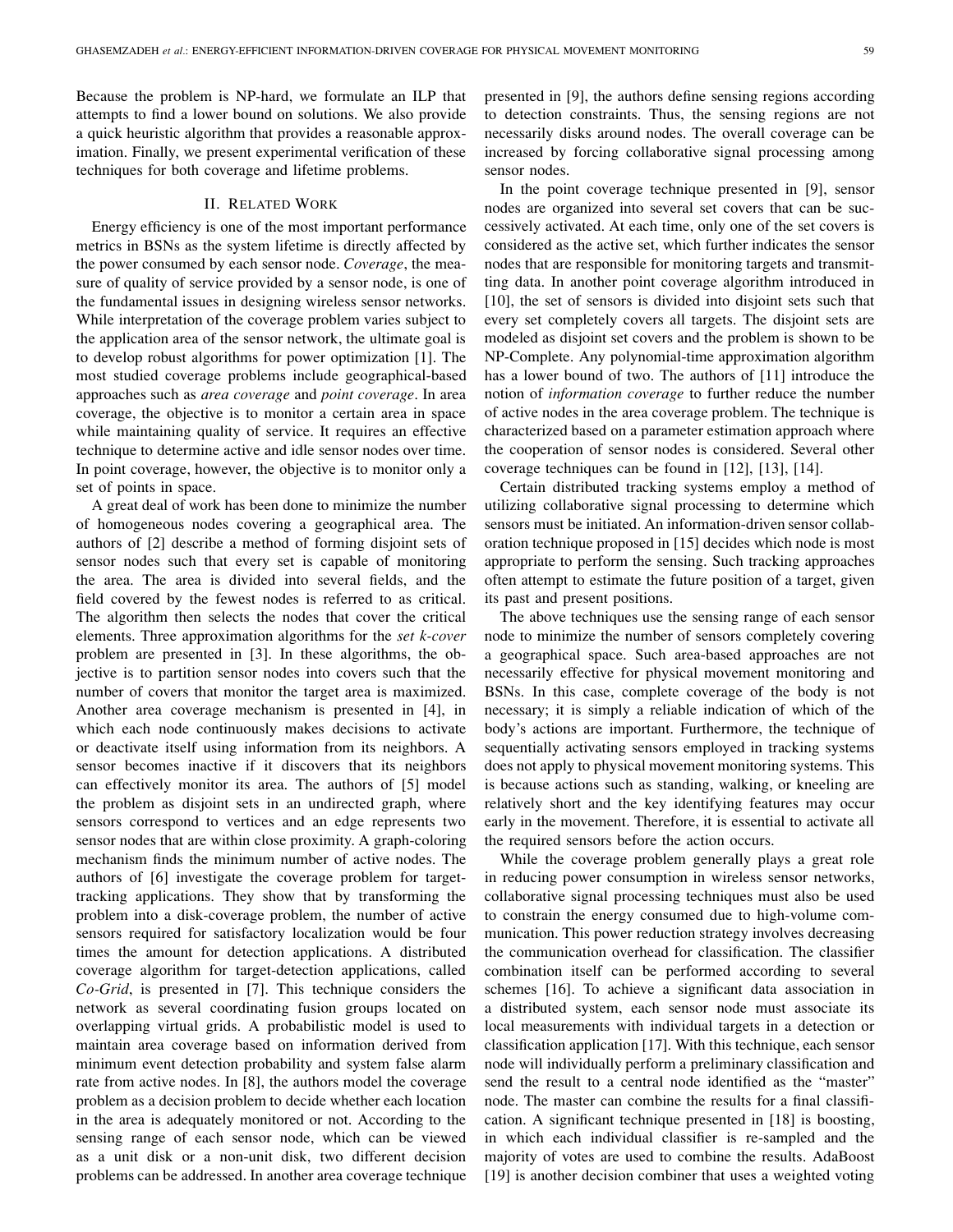

Fig. 1. **A node with inertial sensors**

scheme to make a global decision. It combines a set of hypothesis through weighted majority voting on the classes predicted by each hypotheses. Another method for classifier combination is presented in [20] where bayesian averaging and boosting techniques are combined to find conjunctive feature combinations that achieve high classification accuracy. These collaborative classifiers were designed to be executed on a single system, and therefore do not consider communications overhead. Authors in [21] propose a distributed classification system for wireless sensor networks. In their system, hard decisions made by individual nodes are communicated over noisy links to a coordinator node which optimally combines local results to make a final decision. A vision-based object detection approach presented in [22] constructs a classifier by selecting only a small number of significant features using AdaBoost. It also presents a method for combining successively complex classifiers in a cascade structure to accelerate the detection speed. Some other distributed classification/tracking algorithms can be studied through [23], [24].

Use of inertial sensors in BSNs is motivated by biomedical applications, and has received much attention during recent years. Authors in [25] introduce a framework for human action recognition using motion sensors. They integrate onbody sensors including accelerometers and gyroscopes in a wireless sensor network to classify physical movements. In [26], authors report the results of a study on activity recognition using different types of sensory devices, including built-in wired sensors, RFID tags, and wireless motion sensors. Authors in [27] use a tri-axial accelerometer mounted on the waist to recognize basic daily movements using a hierarchical classification scheme. A pattern recognition technique for evaluating the performance of the human postural control system using inertial and EMG sensors is presented in [28]. Authors in [29] develop algorithms for recognition of daily activities using five accelerometers placed on the human body. They use a decision tree classifier and achieve 84% classification accuracy. Authors in [30] integrate seven different sensor into a single node to classify twelve movements. The accuracy reported by their system is 90%.

Our research takes a novel approach by combining both classification and coverage. We introduce a generic formulation of coverage problem according to local knowledge provided by different sensor nodes. We employ the results of the classification to reduce the number of active nodes at the decision stage. Moreover, during the classification stage, we demonstrate an approach to further reduce the number of nodes needed to communicate. To the best of our knowledge,



Fig. 2. **Experimental subject wearing eight sensor nodes.**

this issue has not been investigated previously. For this paper, we exclusively focus on reducing the number of nodes either in static or in real-time. Although the effectiveness of this technique has not yet been analyzed in comparison to the alternatives, it provides sufficient information on the capability of our platform for distributed signal processing.

#### III. SYSTEM ARCHITECTURE AND SIGNAL PROCESSING

The pilot application for our research is physical movement monitoring. The purpose of our system is to classify transitional movements into pre-defined actions. Given a set of movements, the system must distinguish between every pair of motions. We capture inertial information of physical movements using motion sensors. Our system consists of several sensor units; each has a tri-axial accelerometer, a bi-axial gyroscope, a microcontroller, and a radio, as shown in Fig. 1. Our accelerometers are LIS3LV02DQ with  $1024$  LSb/g sensitivity and are used in 2g mode for the experiments. We use IDG-300 gyroscopes with 2  $mV/°/s$  sensitivity and 0.014 °/s/ $\sqrt{Hz}$  $h_{\text{min}}$  because the processing unit of each node, or mote, samples sensor readings at 22Hz and transmits the data wirelessly to a base-station using a TDMA protocol. This sampling rate is experimentally chosen to provide sufficient resolution while compensating for bandwidth constraints of our sensor platform. Our motes, Tmote Sky, are commercially available from moteiv $\mathcal{R}$  and are each powered by two AA batteries. The sensor board is custom designed, and the base station is a separate mote connected to a laptop by USB. For our experiments, we arranged eight sensor nodes on our subjects as shown in Fig. 2.

The signal processing and classification is a six step process as shown in Fig. 3.

- 1) *Sensor data collection:* Data is collected from each of the five sensors on each of the eight sensor nodes at 22Hz.
- 2) *Preprocessing:* Data is filtered with an eight-point moving average. The number of point used to average the signal is chosen to maintain sharp step response while a smooth output signal can be obtained.
- 3) *Segmentation:* We determine the portion of the signal that represents a complete action. For experimental purposes, this is done manually to avoid introducing errors by automatic segmentation.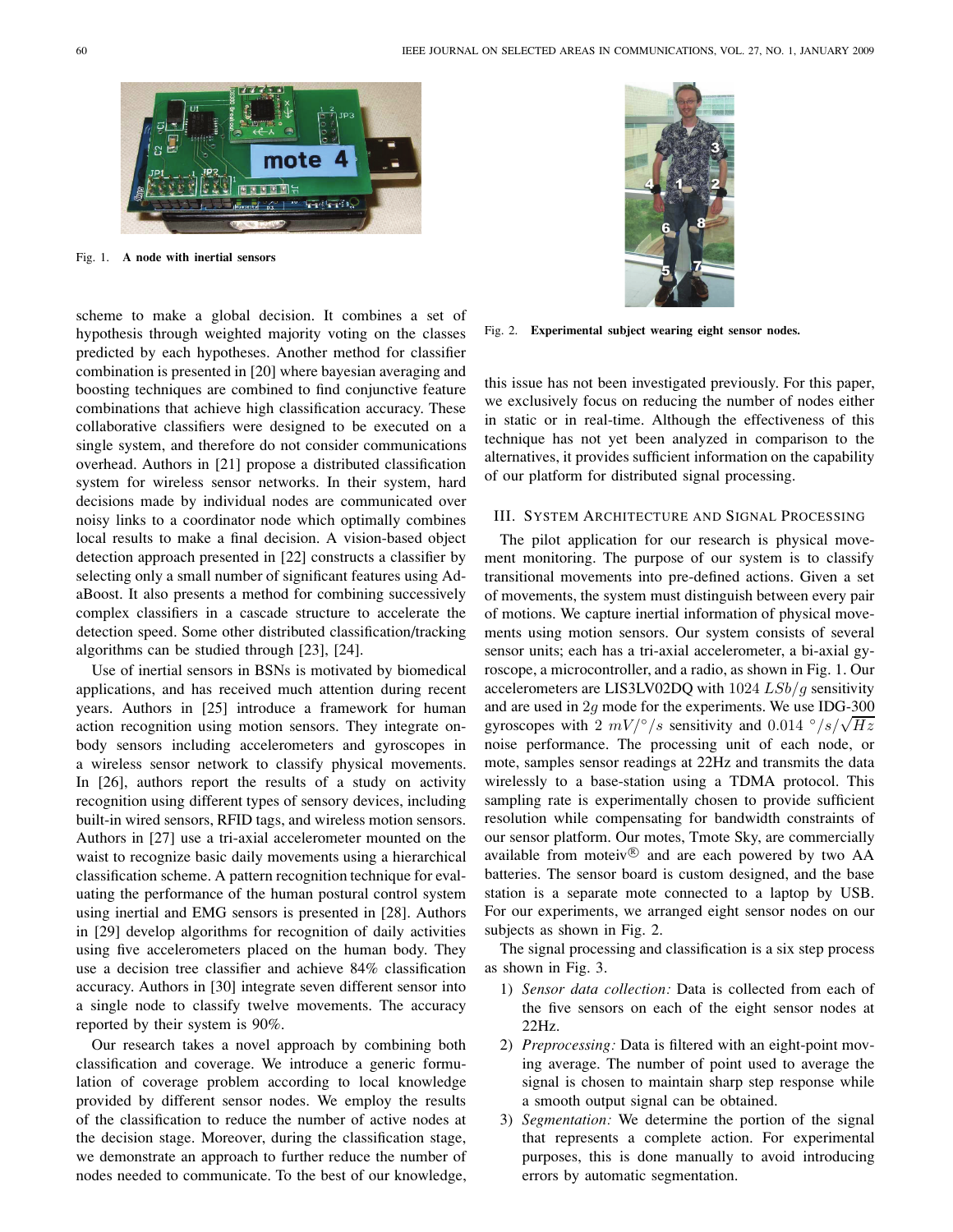

#### Fig. 3. **Signal processing flow**

TABLE I FEATURES

| No.                         | Feature      | Description                                            |
|-----------------------------|--------------|--------------------------------------------------------|
|                             | Mean         | Mean value over the entire segment                     |
| $\mathcal{D}_{\mathcal{L}}$ | Start-to-End | Difference between the start and the end points        |
| 3                           | Std          | Standard deviation                                     |
|                             | Peak-to-Peak | Difference between the maximum and the minimum values  |
|                             | <b>RMS</b>   | Root mean square of the segment                        |
|                             | Median       | Signal value separating the higher half of the segment |
|                             | Max          | Maximum amplitude value over the entire segment        |

- 4) *Feature extraction:* Single-value features are extracted. We transform sensor readings into a set of informative attributes, including the seven features shown in Table I.
- 5) *Per-node classification:* Each node uses the aforementioned features to determine the most likely action. We use the  $k$ -Nearest Neighbor ( $k$ -NN) [31] classifier due to its simplicity and scalability.
- 6) *Final classification:* The final decision can be made using either a data fusion or a decision fusion scheme. In the data fusion, features from all sensor nodes are fed into a central classifier. The classifier then combines the features to form a higher dimensional feature space and classifies movements using the obtained features. In the decision fusion, however, each sensor node makes a local classification and transmits the result to a central classifier where a final decision is made according to the received labels. We use the data fusion scheme for our classification where a central  $(k-NN)$  classifier makes a final decision on the current movement occurred in the system considering features from all senor nodes.

We currently process all our data offline in MATLAB. This is convenient for rapid prototyping and algorithm development. However, we have great suspicion that our algorithms for signal processing can be implemented and executed on the motes. In addition, we have yet to develop an approach to automatically segment the data into actions and inactivity. Our simple processing will be performed on the nodes once we finished developing this automated action segmentation [32].



Fig. 4. **Evolving towards a compatibility graph**

# IV. PRELIMINARIES

Action coverage refers to how well a system can distinguish between various actions or events. In our system, we have a variety of sensor nodes placed around the body. While detection of all studied movements requires a global view of the system, each individual node in the system has local knowledge of the event taking place. The amount of knowledge presented by each node determines the ability of the node in regards to action recognition. An example is shown in Fig. 4. In Fig. 4a, we show an example of two feature spaces. The ellipses represent classification boundaries. In reality, the shapes are not perfect ellipses. Each node in our system has five data streams (x, y, z acceleration, and x, y angular velocity) and seven features per data stream, forming 35 dimensions per node.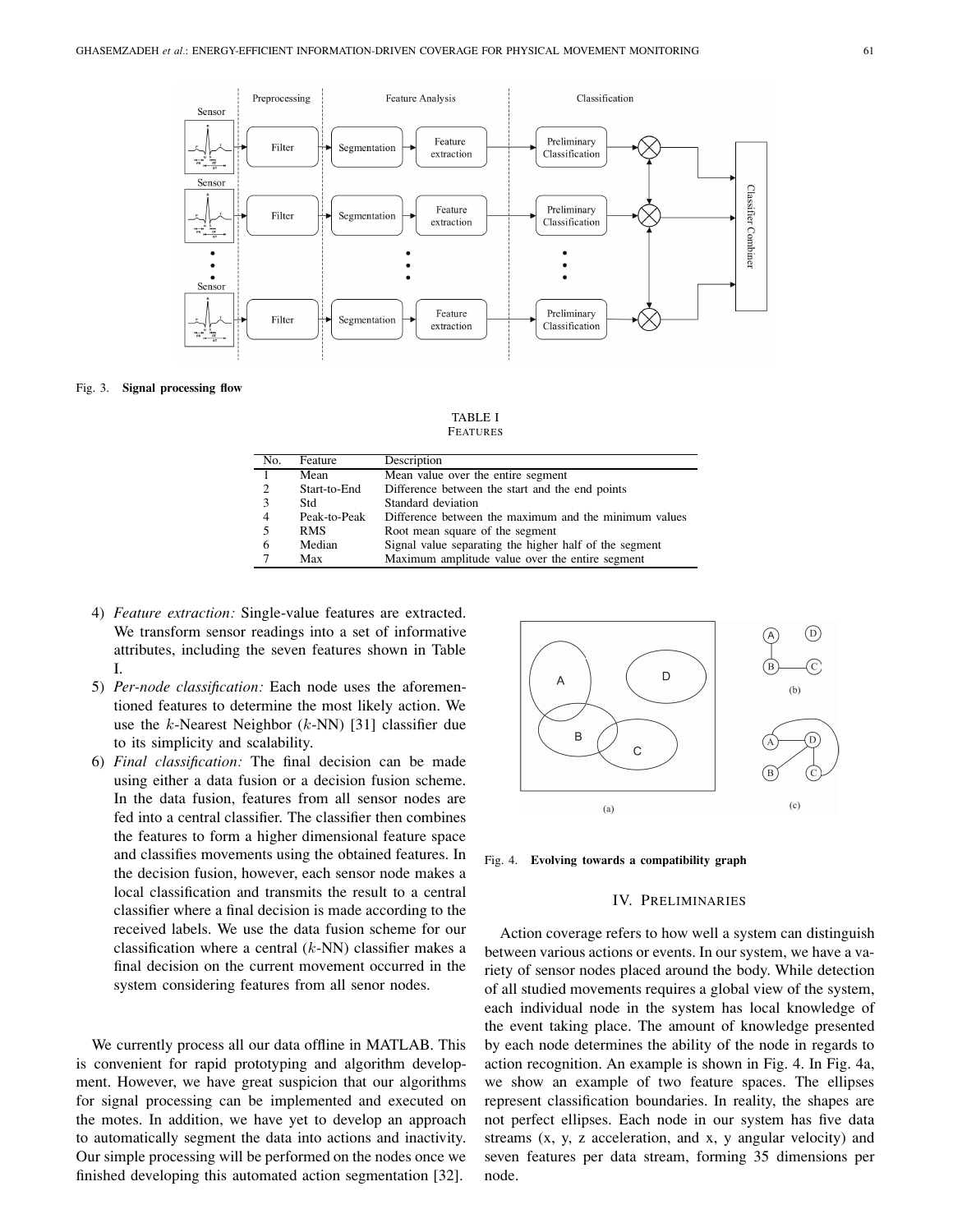Regions where the ellipses overlap represent potential misclassifications. Any point in the intersection of A and B or B and C cannot be confidently assigned to either class. In Fig. 4b, overlapping vs. well separated classes is translated into a *conflict graph*. The vertices represent classes, and the edges represent ambiguities between the classes. Finally, Fig. 4c, the so-called *compatibility graph*, is generated by complementing the conflict graph of Fig. 4b. If a compatibility graph is not complete, then there exist some movements that the node cannot correctly classify. A complete graph is equivalent to the capability of distinguishing between every pair of classes [33].

One of the most popular class separability measures in the field of pattern recognition is the Bhattacharyya distance [34] [31]. This measure is related to the well-known Chernoff bound and therefore has an explicit expression for a generalized Gaussian distribution. The Transformed Divergence is another common empirical measure of class separability, which is computationally simpler than the Bhattacharyya distance. However, the Bhattacharyya distance is more theoretically sound because it relates directly to the upper bound of the probabilities of classification errors [35]. Both the Transformed Divergence and Bhattacharyya distance measures are real values between 0 and 2, where 0 indicates complete overlap between the signatures of two classes, and 2 indicates a complete separation between the two classes. Both measures are monotonically related to classification accuracies. The larger the separability value, the better the final classification result.

In our experiments, we exploit the Bhattacharyya distance as a measure of separability between pairs of classes. Since we are dealing with such a distribution, we make the Bhattacharyya distance our probabilistic distance. The distance between two distributions i and j is represented by  $\beta(i, j)$  in equation 1 where  $\mu_i$  and  $\Sigma_i$  denote the mean vector and the covariance matrix associated with distribution  $i$ , respectively.

$$
\beta(i,j) = 2(1 - e^{-\alpha(i,j)})
$$

$$
\alpha(i,j) = \frac{1}{8}(\mu_i - \mu_j) \left( \left( \frac{\Sigma_i + \Sigma_j}{\Sigma_{i+1}|\Sigma_j|} \right)^{-1} (\mu_i - \mu_j) \right)
$$

$$
+ \frac{1}{2} \ln \left( \frac{\Sigma_i + \Sigma_j}{\sqrt{|\Sigma_i| |\Sigma_j|}} \right)
$$
(1)

The Bhattacharyya distance is assumed to be directly related to classification accuracy. Also assuming that the Bayes error is approximately equal to the upper bound that is characterized by Bhattacharyya distance, the distance is the lower bound of classification accuracy [36].

#### V. ACTION COVERAGE FORMULATION

Given a set of sensor nodes  $S = \{s_1, s_2, ..., s_n\}$  placed in a body sensor network to detect a set of movements  $M = \{1, 2, ..., m\}$ , this section will provide a formal definition of the action coverage problem.

**Definition 1.** Two movements  $j_1$  and  $j_2$  are said to be *compatible* if they have complete separability based on Bhattacharyya metric indicated by equation (1).

**Definition 2.** A compatibility graph is an undirected graph  $G_i = (V, E_i)$  constructed for a sensor node  $s_i$ , where V is a set of vertices identical to the set of movements M, and  $E_i$  is a set of undirected edges such that edge  $(u, v) \in E_i$  if movements  $u$  and  $v$  are compatible at node  $s_i$ .

As can be seen from the above definitions and the example illustrated in Fig. 4, we can build compatibility graphs for each individual node. Each sensor node has limited capability in discriminating between pairs of movements, which is shown in the corresponding compatibility graph. The term *compatible* defined for a pair of actions is effectively representative of movements' distinguishability.

#### *A. Problem Definition*

The action coverage problem is used to find a minimal set of nodes that still encompasses full coverage within their capacity. The idea behind action coverage is that only a subset of sensor nodes is sufficient to provide accurate detection of every target action. We refer to such a subset as a *complete set* and define it as follows.

**Definition 3.** A simple graph  $G = (V, E)$  is a *complete graph* if for every pair of distinct vertices u and v, there is an edge  $(u, v) \in E$ .

**Definition 4.** A subset S' of sensor nodes  $(S' \subseteq S)$  is <sup>a</sup> *complete set*, if the compatibility graphs derived from S altogether form a complete graph. That is, the graph  $G'$ computed by  $G' = \bigcup_{i:s_i \in S'} G_i$  is a complete graph.

**Definition 5.** Given a finite set of sensor nodes  $S = \{s_1, s_2, ..., s_n\}$  and a set of movements M = {1, 2, ..., m}, *Minimum-Cost Action Coverage (MCAC)* is the problem of finding a subset  $S' \subseteq S$  in which every pair  $j_1, j_2 \in M$  are compatible and  $|S'|$  is minimized.

# *B. Problem Complexity*

In this section we address the complexity of the problem outlined. We show that this problem is NP-hard, and therefore no polynomial-time algorithm exists that solves it unless P=NP. The formulation of the MCAC problem closely resembles the well-studied *Minimum Set Cover (MSC)* problem.

**Definition 6.** Let U be a set of finite elements and  $S = \{s_1, s_2, ..., s_n\}$  be a collection of subsets of U such that their union forms U. *Minimum Set Cover* is the problem of finding a subset  $S' \subseteq S$  that covers all elements in U and for which  $|S'|$  is minimized.

# **Theorem 7.** The MCAC problem is NP-hard.

*Proof.* We prove that the MCAC problem is NP-hard by exact reduction from MSC. Consider an MCAC instance (M,S) consisting of a finite set of sensor nodes  $S = \{s_1, s_2, \ldots, s_n\}$ and a set of movements  $M = \{1, 2, \ldots, m\}$ . We replace every  $s_i \in S$  with the corresponding compatibility graph indicated by a set of edges  $E_i$ . Let S be the set of all  $E_i$ 's;<br>  $\widetilde{S} = \overline{S}E, E \subseteq E$  by E N We form a complete graph with the  $S = \{E_1, E_2, \dots, E_n\}$ . We form a complete graph with the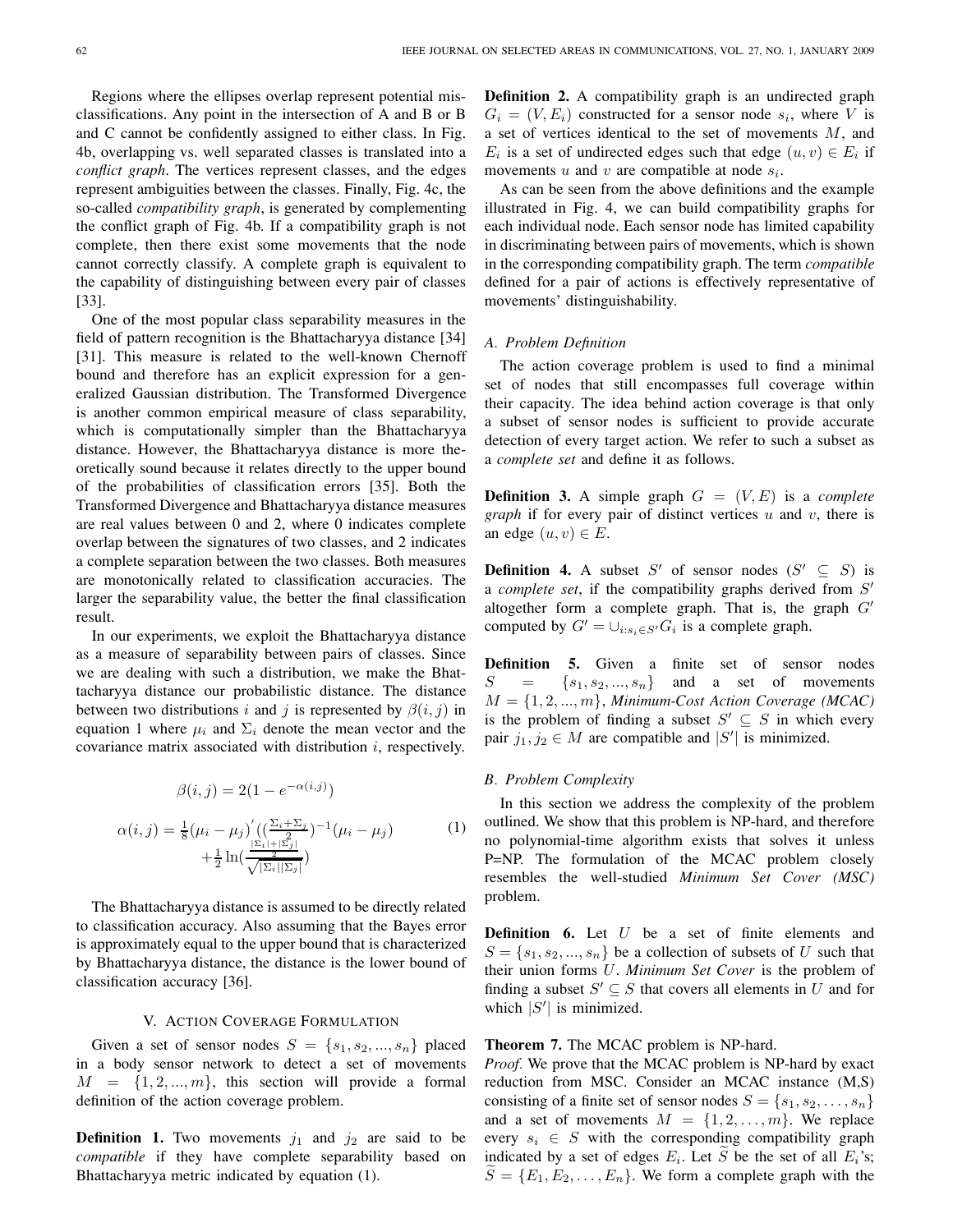set of edges from all compatibility graphs:  $\widetilde{U} = \bigcup_{i=1}^{n} E_i$ . We then consider  $(\widetilde{U}, \widetilde{S})$  an instance of the MSC problem. Since then consider  $(U, S)$  an instance of the MSC problem. Since  $MSC$  as an optimization problem is NP-hard, the MCAC MSC as an optimization problem is NP-hard, the MCAC problem is also NP-hard.

We have proved that the Minimum Cost Action Coverage problem is NP-hard. Consequently, our goal is to compute the minimum number of nodes that achieve full action coverage. This can be accomplished using either an ILP or greedy approach. ILP is used to obtain the lower bound of the solution, while the greedy approach provides a fast heuristic. The quality of the solution generated by the greedy algorithm is compared to the lower bound generated by the ILP in the experimental results section.

# *C. ILP Approach*

In this section, we present an integer linear programming formulation for the action coverage problem. Since each node is represented by a graph, we state this problem as follows.

**Problem 8.** Given compatibility graphs  $G_1 = (V, E_1)$ ,<br>  $G_2 = (V, E_2)$ , ...,  $G_n = (V, E_n)$ , and a complete set  $G_2 = (V, E_2), \ldots, G_n = (V, E_n),$  and a complete set<br>of all edges  $E = \prod^n E_n$  select a subset of graphs of all edges  $E = \bigcup_{i=1}^{n} E_i$ , select a subset of graphs  $G'$ ,  $G'$  $G'_1, G'_2, \ldots, G'_m$  taken from  $G_1, G_2, \ldots, G_n$ , such that  $\prod_{i=1}^m F'_i = F_i$  and the number of selected graphs  $(m)$  is  $\bigcup_{i=1}^{m} E'_i = E$  and the number of selected graphs  $(m)$  is minimized minimized.

The corresponding ILP formulation is presented as follows.

$$
x_i = \begin{cases} 1, & \text{if graph } G_i \text{ is selected} \\ 0, & \text{otherwise} \end{cases}
$$
 (2)

$$
Min \sum_{i=1}^{n} x_i \tag{3}
$$

subject to:

$$
\sum_{i:e_j \in G_i} x_i \ge 1 \qquad \forall e_j \in E \tag{4}
$$

$$
x_i \in \{0, 1\} \tag{5}
$$

The variables  $x_i$  ( $i = 1, 2, ..., n$ ) indicate whether graph  $G_i$ is selected to form a complete graph. The inequality constraint (4) ensures that for each edge  $e_i$  in the complete graph, at least one of the compatibility graphs that contains that edge is selected. The objective function (3) attempts to minimize the number of graphs selected to form a complete graph. This is equivalent to minimizing the number of active nodes, which suitably leads to energy reduction in the system.

In [37], Lund et al. show that the set cover problem cannot be approximated in polynomial time to within a factor of  $O(\log n)$  unless NP has quasi-polynomial time algorithms. In the following, we present a greedy solution for the action coverage problem which obtains this approximation.

# *D. Greedy Approach*

The greedy approach selects the compatibility graphs as follows: at each stage, it picks a compatibility graph  $G_i$  that covers the most uncovered edges; next it picks the next graph that covers the most remaining edges; this continues until all



Fig. 5. **Compatibility graphs for dynamic design decisions**

edges are covered. At the end of the algorithm, graph  $G$  will be a complete graph. A detailed description of this approach is shown in Algorithm 1.

| <b>Algorithm 1</b> Greedy Solution for Action Coverage                       |
|------------------------------------------------------------------------------|
| <b>Require:</b> Set of compatibility graphs $G_1 = (V, E_1), G_2 = (V, E_2)$ |
| $,, G_n = (V, E_n)$                                                          |
| <b>Ensure:</b> Target complete graph $G = (V, E)$                            |
| $CG = G_1 \cup G_2 \cup  \cup G_n$                                           |
| $G = \emptyset$                                                              |
| while $G \neq CG$ do                                                         |
| for all uncovered graphs $G_i$ do                                            |
| $\alpha_i =  G_i \cap (CG - G) $                                             |
| end for                                                                      |
| Find uncovered graph $G_i$ s.t. $G_i$ =argmax, { $\alpha_i$ }                |
| $G = G \cup G_i$                                                             |
| Add $G_i$ to the list of covered graphs                                      |
| end while                                                                    |

#### VI. DYNAMIC DESIGN DECISION

Earlier, we presented static action coverage for a movement monitoring system. That is, we found the minimum number of active nodes that cover all actions. In this section, however, we study the potential of our approach in regards to the dynamic deactivation of nodes. Once the action has occurred, each node classifies it individually. The final classification involves some notion of collaboration between the nodes in real-time. Our dynamic sensor selection tends to find even smaller set of nodes based on current classification results obtained by individual nodes. Previous studies of embedded sensor nodes have shown that data communication is very expensive in terms of energy consumption, whereas data processing is relatively inexpensive [38]. Therfore, further reducing the number of nodes involved at this stage reduces the communication overhead, and thus the power usage.

We explain details of this technique through an example where the system consists of three sensor nodes with compatibility graphs shown in Fig. 5. This system monitors subjects for the five movements  $A, B, C, D$  and E. Sensor nodes I, II, and III classify the movement as A, B, and D, respectively. These classified movements are shown as shaded vertices. The compatibility graph for *node I* indicates that the target movement could be  $A$  or  $B$  as this node is not able to distinguish between A and B. The graph for *node II* indicates that the movement could be B, D, or E; and for *node III*, target movement could be one of  $D$ ,  $B$ , or  $E$ . By intersecting these possibilities, we see that the global classification results movement B. However, we do not need both *node II* and *node III* to determine this; one or the other is sufficient. We could potentially reduce power by eliminating one of the nodes before initiating communication.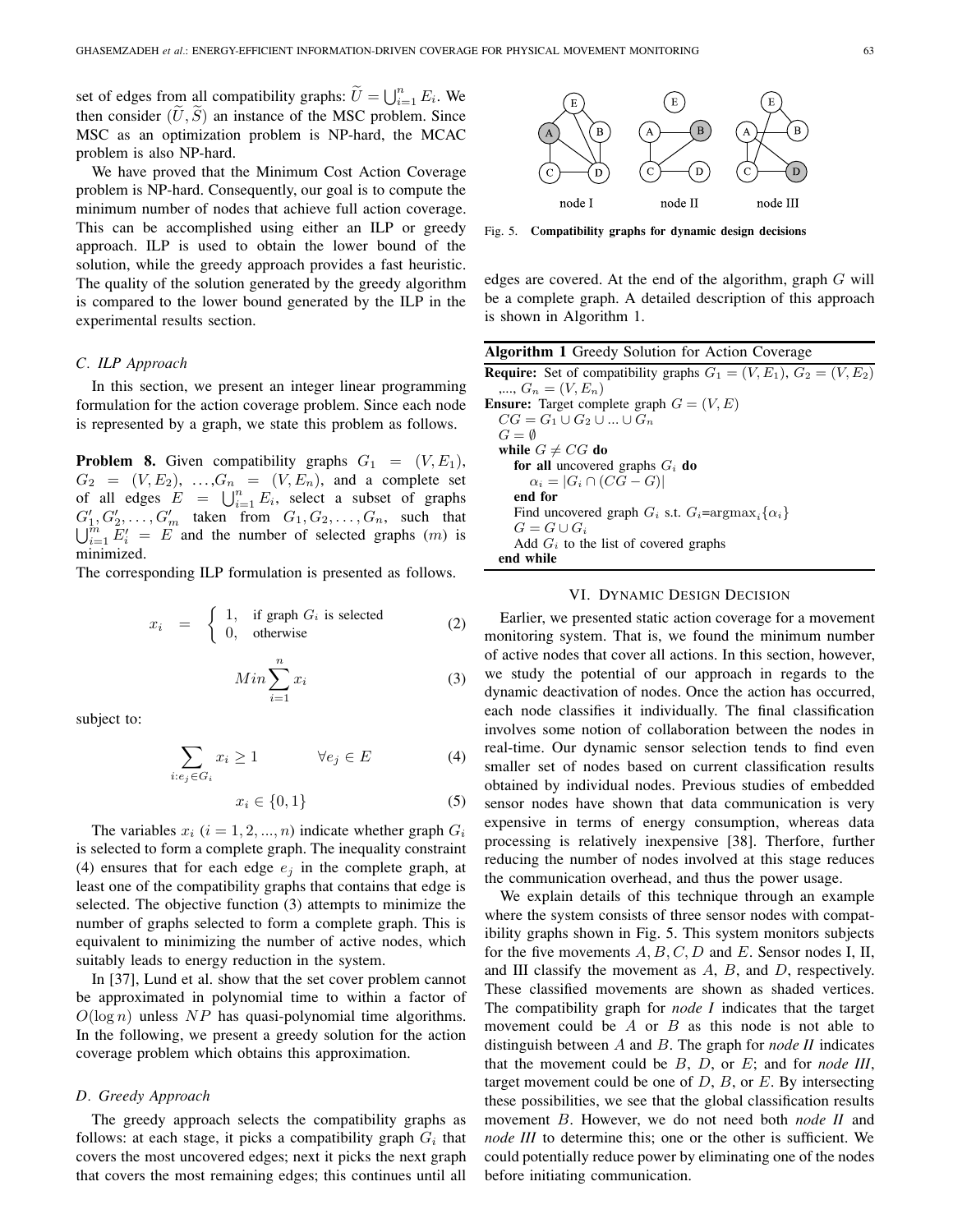Hence, we propose the following approach: First, select a master node. This is done by selecting the node whose target movement vertex has the highest out degree. In this case, in the compatibility graph for *node I*, movement A has an out-degree of three, for *node II*, movement B has an out-degree of two; and for *node III*, movement *D* also has an out-degree of two. Therefore, *node I* should be the master. Next, add the master node to the solution space. Then, apply the action coverage problem from the master node's point of view and find the minimum number of nodes that will achieve full coverage of the target movement. In this case, only the edge  $(A, B)$  is missing from the master node, which can be covered by either of the remaining nodes. Finally, obtain the set of possible classifications from each of the remaining nodes (including the master), and intersect them to achieve final classification. Assume the action coverage allows *nodes I* and *II* to be the active nodes. The results issued are  $\{A, B\}$  and  $\{B, E, D\}$ , leaving B as the final target movement.

# VII. SYSTEM LIFETIME FORMULATION

The action coverage problem outlined above can significantly reduce the number of sensor nodes needed to attain a full coverage. A solution for MCAC gives the smallest complete set capable of providing global knowledge of the whole system. This is done by taking into account the information derived from the most knowledgeable nodes in the network. By restricting action coverage to the smallest complete set, system lifetime tends to be dependent on how long the minimal set would work. That is, the problem appears when a sensor node in the complete set runs out of energy. When this happens, the system may no longer be operational. It turns out that a global optimization is required to obtain maximum lifetime. In other words, system lifetime can be increased by forcing the nodes within the complete sets to collaborate. Given a list of all possible complete sets, the objective is to investigate how long each complete set should be active to maximize system lifetime. In the following formulations, we notice that each complete set can be viewed as a set of sensor nodes capable of providing full coverage.

**Problem 9.** Let S be a finite set of complete sets  $S_k$  such that  $|\mathbf{S}| = l$ . Let  $t_k$  be the total time complete set  $S_k$  is activated. Thus, the system lifetime,  $T$ , is computed by summing  $t_k$ . Also, let  $E_i$  be the initial energy per unit time for node  $s_i$ and  $a_{ik}$  be a constant indicating whether complete set  $S_k$ includes sensor node  $s_i$  or not. The maximum lifetime problem is the problem of finding the time values  $t_k$  such that T is maximized.

This problem can be formulated as follows.

$$
t_i = \text{total time complete set } S_k \text{ is activated} \tag{6}
$$

$$
a_{ik} = \begin{cases} 1, & \text{if complete set } S_k \text{ includes node } s_i \\ 0, & \text{otherwise} \end{cases}
$$
 (7)

$$
Max \tT \t\t(8)
$$

subject to:

$$
\sum_{k=1}^{l} t_k = T \tag{9}
$$

$$
\sum_{k=1}^{l} a_{ik} t_k \le E_i \qquad \forall i \in \{1, 2, \dots, n\} \tag{10}
$$

$$
t_k \ge 0 \qquad \forall k \in \{1, 2, \dots, l\} \tag{11}
$$

The objective function (8) implies that the system lifetime is the term to be maximized. The equation (9) ensures that all movements are covered during system lifetime. At each time unit, there is exactly one complete set consisting of active nodes that cover the desired actions. The inequality (10) limits the total activation time for each sensor node  $(s<sub>i</sub>)$  to its initial energy per unit time  $(E_i)$ .

The above formulation is a typical LP formulation where  $t_k$  are real numbers and the objective is to maximize the lifetime T. The optimal solution consisting of values of  $t_k$ , and consequently  $T$ , can be computed in polynomial time. The total time that sensor  $s_i$  is active can be computed by equation (12).

$$
T_i = \sum_{k=1}^{l} a_{ik} t_k \tag{12}
$$

Since the values  $t_k$  represent the total time the nodes within each complete set are activated, they cannot specify the activation and deactivation times for each sensor node in a direct way. That is, we are required to find a scheduler that determines the time frame each sensor node should be active to impart full coverage over the lifetime. Fortunately, the above formulation gives direct insights into node scheduling because any scheduling considered for complete sets is still schedule-preserving for sensor nodes. The reason is that each complete set can be viewed as a set of sensor nodes, and different complete sets are mutually exclusive; i.e., they cannot occur at the same time. Thus, an activation/deactivation of each complete set directly influences the nodes within that set.

An easy-to-implement algorithm that can be utilized for node scheduling is to activate each complete set  $S_k$  for its total lifetime  $t_k$ . Given complete sets  $S_k$  and corresponding activation times  $t_k$ , this algorithm works in this way: Choose a complete set  $S_b$  arbitrarily. Let  $t_b$  be the activation time for  $S_b$ . Activate all sensor nodes within  $S_b$  for time  $t_b$  then remove set  $S_b$  from further consideration. Repeat the algorithm until there is no more complete set to process.

This optimization approach assumes equal probability of occurrence for a priori movements of interest. The solution to this LP formulation gives the optimal activation time associated with each sensor node. The technique is still applicable for sensor activation in real time, where no information on the frequency of occurrence of each movement is available. In this case, the system can be forced to activate complete sets with respect to the remaining energy within each set.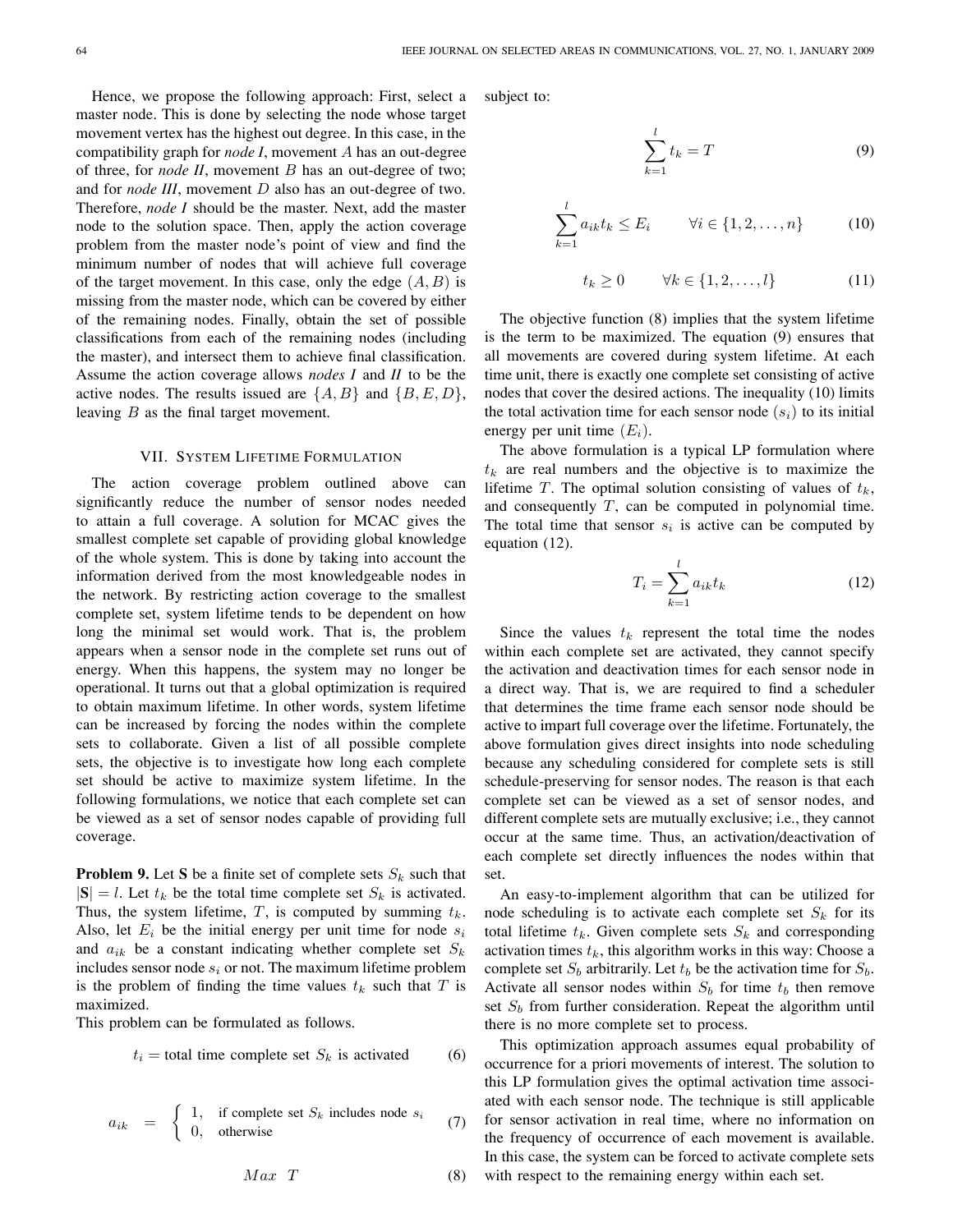TABLE II MOTE LOCATIONS

| No. | Description   |
|-----|---------------|
| 1   | Waist         |
| 2   | Left-forearm  |
| 3   | Left-arm      |
| 4   | Right-forearm |
| 5   | Right-ankle   |
| 6   | Right-thigh   |
| 7   | Left-ankle    |
| 8   | Left-thigh    |

# VIII. EXPERIMENTAL ANALYSIS

We prepared an experiment with eight sensor nodes placed on a subject as shown in Fig. 2, using Telos motes by moteiv $\mathbb{R}^2$ with our custom-designed sensor board. The location of each sensor node is also listed in Table II. For each of the five data streams (x, y, z acceleration and x, y angular velocity), we extracted the seven features previously listed. In this particular experiment, we had three male test subjects between the ages of twenty-five and thirty-five. Each subject performed the twenty-five movements listed in Table III, for ten trials each. The following experimental analyses use the data collected from this experiment.

# *A. Compatibility Graphs*

For each sensor node the Bhattacharyya distance is calculated between all movement pairs, and compatibility graphs are generated. A compatibility graph generated from data collected from the waist node is shown in Fig. 6. For this figure, a subset of movements is shown for simplicity. Each vertex corresponds to a movement as labeled in Table III. The edges represent pairs of compatible movements. For example, there are edges between vertex 10 and all other vertices except 14 and 22. This means the action "turn clockwise 90 degrees" can be distinguished with a high level of confidence from all actions except "look back clockwise" and "grasp an object with two hands". The rest of the links shown in the figure can be interpreted similarly.

In Table IV, we show statistics extracted from eight compatibility graphs considering 25 movements. The second column  $(|E|)$  represents the total number of edges within each graph. The third column (AD) shows the average outdegree of the vertices. This measure can imply the level of separability from the rest of movements. The next two columns (MnD and MxD) present the minimum and maximum outdegrees among all movements. Finally, the last two columns show the movements that have minimum and maximum outdegrees respectively. For instance, in the compatibility graph constructed for the fourth node, movement 8 (kneeling) has the smallest degree (12), but movements 2, 12 and 13 are completely separated from the rest, as they have a degree of 12.

#### *B. Static Design Coverage*

We compare the ILP and greedy approaches using our data. Using both algorithms, we determine the number of nodes needed to distinguish between all twenty-five movements. We split the movements into four mutually exclusive subsets, shown under the "Category" label in Table III. The split is



Fig. 6. **Compatibility graph based on data from the waist node for** 12 **movements**

performed intuitively and is based on the level of involvement of body segments in each movement. This categorization provides meaningful information for designing a system that is restricted to monitoring particular movements. The idea comes from the fact that in many medical applications, only a subset of actions are considered valid movements with respect to the temporal and spatial conditions. In the temporal case, the set of actions that are addressed changes from time to time while in the spatial case, movements of interest are updated when the subject moves to a new geographical area. Physicians need to quantify the level of daily activities with respect to certain movements for their patients. Furthermore, the movements a person might perform can significantly change when cooking in the kitchen compared to going to the gym. We present results for a few categories, but the approach can be used for any subset of interest. Table V compares the performance of the two methods on the full set of movements and on each subset. The solutions are indicated using a binary pattern. The nodes that are selected to be active nodes are expressed by a "1" in the resulting pattern. For example, to provide distinguishability information for all twenty-five movements, the ILP technique chose nodes 3, 4, 6 and 7 while the greedy algorithm chose nodes 1, 2, 4, 6 and 7. As expected, the ILP generated a slightly smaller set of nodes compared to the greedy approach. As the results show, the system is capable of providing full coverage of the movements using only four sensor nodes placed on four different segments of the body. To test the effectiveness of action coverage, we also compare the classification accuracy before and after node reduction. The results are shown in Table VII where the second and third columns represent the accuracy using original data and the data collected from active nodes respectively. The very small differences between two cases (e.g. 1.5% for  $k=1$ ) demonstrate the capability of action coverage to reduce the number of active nodes while maintaining an acceptable quality of service.

Table VI presents the amount of power saving along with the running time of the ILP algorithm. The power saving shows the total percentage of the power preserved in the system compared to the case when no power reduction technique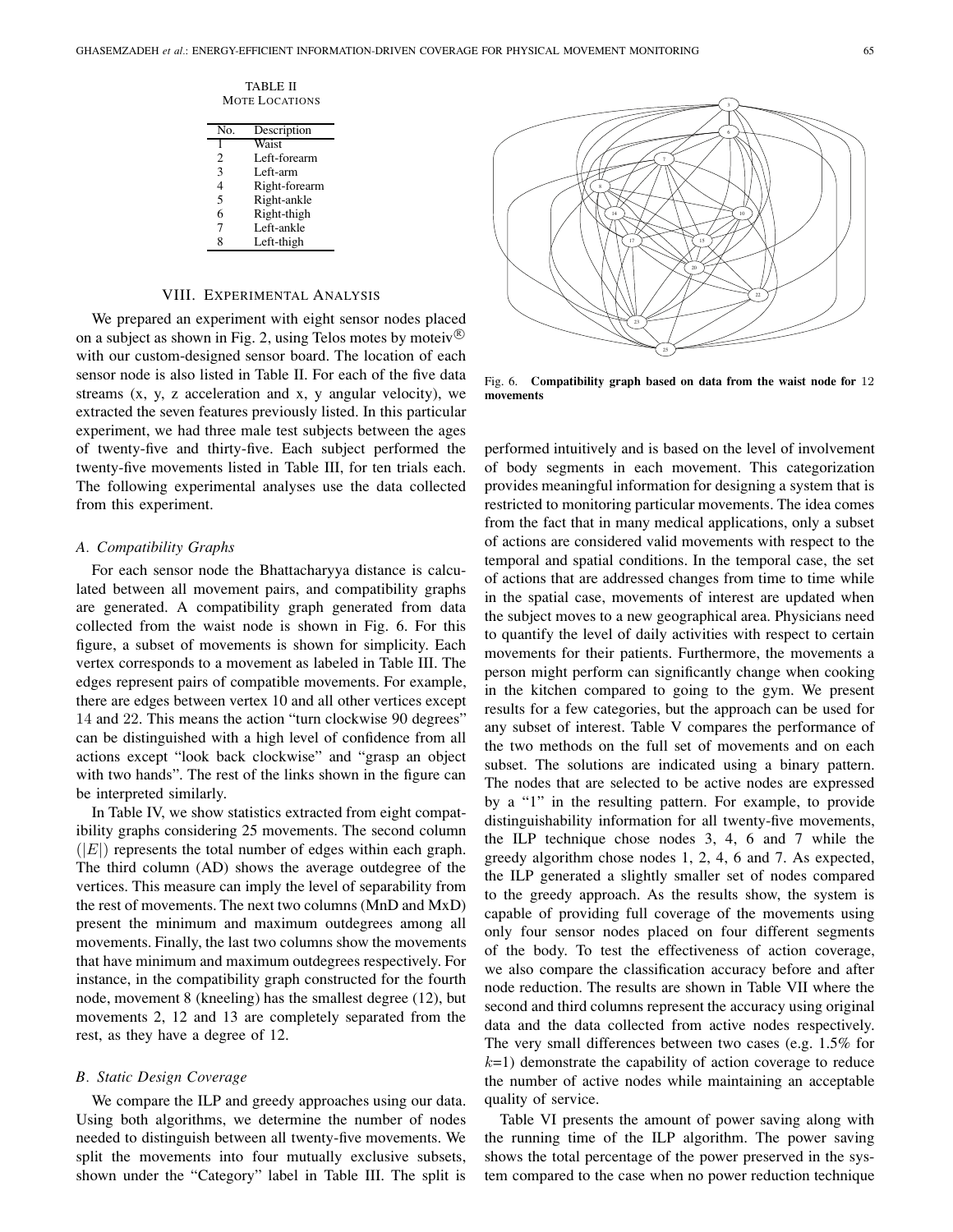| <b>TABLE III</b>                           |
|--------------------------------------------|
| <b>MOVEMENTS FOR EXPERIMENTAL ANALYSIS</b> |

| No.                     | Description                                                  | Category    |
|-------------------------|--------------------------------------------------------------|-------------|
| $\mathbf{1}$            | Stand to sit                                                 | Full        |
| $\overline{c}$          | Sit to stand                                                 | Full        |
| $\overline{\mathbf{3}}$ | Stand to sit to stand                                        | Full        |
| $\overline{4}$          | Sit to lie                                                   | Full        |
| 5                       | Lie to sit                                                   | Full        |
| 6                       | Sit to lie to sit                                            | Full        |
| 7                       | Bend and Grasp                                               | Upper       |
| 8                       | Kneeling, right leg first                                    | Lower       |
| 9                       | Kneeling, left leg first                                     | Lower       |
| 10                      | Turn clockwise 90 degrees                                    | Turning     |
| 11                      | Turn counter clockwise 90 degrees                            | Turning     |
| 12                      | Turn clockwise 360 degrees                                   | Turning     |
| 13                      | Turn counter clockwise 360 degrees                           | Turning     |
| 14                      | Look back clockwise                                          | Upper       |
| 15                      | Move forward (1 step)                                        | Full        |
| 16                      | Move backward (1 step)                                       | <b>Full</b> |
| 17                      | Move to the left $(1 \text{ step})$                          | Full        |
| 18                      | Move to the right $(1 \text{ step})$                         | Full        |
| 19                      | Reach up with one hand                                       | Upper       |
| 20                      | Reach up with two hands                                      | Upper       |
| 21                      | Grasp an object with right hand, turn 90 degrees and release | Turning     |
| 22                      | Grasp an object with two hands, turn 90 degrees and release  | Turning     |
| 23                      | Jumping                                                      | Full        |
| 24                      | Going upstairs (2 stairs)                                    | Lower       |
| 25                      | Going downstairs (2 stairs)                                  | Lower       |

TABLE IV COMPATIBILITY GRAPH STATISTICS

| Node # | $E\vert$ | $AD^2$ | MnD <sup>3</sup> | $MxD^4$ | $MnD_V^5$  | $MxD$ $V^6$                  |
|--------|----------|--------|------------------|---------|------------|------------------------------|
|        | 263      | 21     |                  | 24      | 9,24       | $\{4, 5, 6, 7, 12, 13, 23\}$ |
|        | 250      | 20     | 14               | 24      | $\{9,21\}$ | ${12, 13, 23}$               |
|        | 263      | 21.04  | 16               | 24      | ${24}$     | $\{4,5,6,12,13,20,22,23\}$   |
|        | 255      | 20.4   | 12               | 24      | {8}        | ${2,12,13}$                  |
|        | 259      | 20.72  | 15               | 24      | {17}       | $\{4, 5, 6, 12, 13\}$        |
|        | 252      | 20.16  | 15               | 24      | {18}       | $\{1,2,3,12,13\}$            |
|        | 260      | 20.8   | 15               | 24      | {18}       | $\{4, 5, 6, 12, 13\}$        |
|        | 253      | 20.24  | 13               | 24      | 17,18      | $\{1,2,3,12,13\}$            |

1. Number of edges

2. Average degree of the vertices

3. Minimum degree of the vertices

4. Maximum degree of the vertices

5. Minimum degree vertices

6. Maximum degree vertices

TABLE V SOLUTIONS TO ACTION COVERAGE PROBLEM

| Movements  | <b>ILP</b> Solution | Greedy Solution |
|------------|---------------------|-----------------|
| Mote #     | 12345678            | 12345678        |
| All        | 00110110            | 11010110        |
| Upper Body | 01000000            | 01000000        |
| Lower Body | 00001000            | 00001000        |
| Turning    | 01010000            | 01010000        |
| Full Body  | 00000110            | 11000100        |

is applied. We solve the linear programming optimization problem in MATLAB on a Dell Laptop with a 1.6GHz Core 2 Duo processor. The execution time of the ILP for 25 movements is about 6.8 seconds.

# *C. Dynamic Design Coverage*

Throughout the classification, three of the trials for each subject and movement were used for training, and the remaining trials were used for validation. Since our experiments are carried out in a controlled environment, this split between

TABLE VI ANALYS IS OF ILP SOLUTIONS

| Movements  | #Nodes | Power Saving(%) | Execution Time(sec.) |
|------------|--------|-----------------|----------------------|
| All        |        | %50             | 6.761290             |
| Upper Body |        | %87             | 0.082245             |
| Lower Body |        | %87             | 0.060753             |
| Turning    |        | %75             | 0.065421             |
| Full Body  |        | %75             | 0.074850             |

training and test data provides good classification results as we will demonstrate later in this paper. Per-node feature extraction is performed to obtain seven features for each action across five sensor readings. We use a data fusion scheme to integrate data from different nodes at the feature level. Therefore, the final classifier works on the same training and test sets whereas the feature space has been extended by the sensor nodes. Only the four nodes selected by ILP for all movements are used for the dynamic analysis (see Table V). Compatibility graphs are generated from the training set. Classification is performed using a  $k$ -NN classifier, where  $k$  varies from 1 to 8. This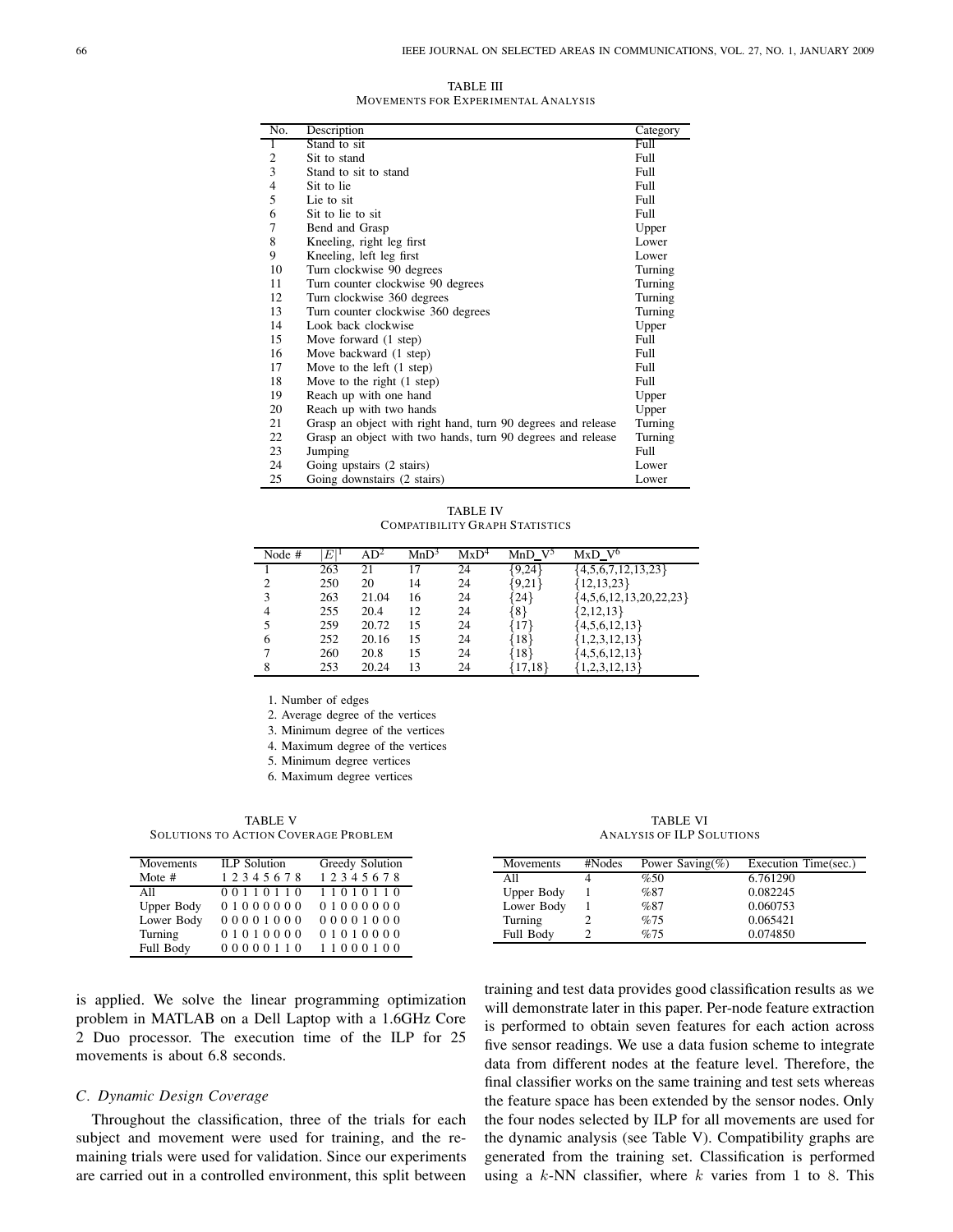| K              | Accuracy <sup>9</sup> | Accuracy <sup>10</sup> | Accuracy <sup>11</sup> | #Nodes <sup>12</sup> |
|----------------|-----------------------|------------------------|------------------------|----------------------|
| (No reduction) | (Static)              | (Dynamic)              | (Dynamic)              |                      |
|                | %97.5                 | %96.0                  | %92.2                  | 1.84                 |
| 2              | %96.6                 | %95.0                  | %89.9                  | 1.85                 |
| 3              | %96.6                 | %94.3                  | %88.9                  | 1.85                 |
| 4              | %94.8                 | %95.2                  | %89.1                  | 1.85                 |
| 5              | %95.4                 | %92.9                  | %88.2                  | 1.86                 |
| 6              | %91.2                 | %89.5                  | %81.1                  | 1.86                 |
|                | %90.3                 | %90.3                  | %80.8                  | 1.85                 |
| 8              | %89.5                 | %88.0                  | %78.9                  | 1.86                 |

TABLE VII CLASSIFICATION ANALYSIS

9. Classification accuracy considering all sensor nodes

10. Classification accuracy after static node reduction

11. Classification accuracy after dynamic node reduction

12. Average number of nodes in dynamic mode

dynamic technique further reduces the number of active nodes to an average of 1.84 nodes (for  $k = 1$ ) per classification.

# *D. Classifier Accuracy*

Classification accuracy exhibits how confident twenty-five movements can be recognized. Therefore, we define accuracy as follows:

$$
A = \frac{TP + TN}{N}
$$
 (13)

Where  $TP$  is the number of true positive samples,  $TN$ <br>represents the number of true pegative samples and N is the represents the number of true negative samples and  $N$  is the total number of test points.

We feed all the features from all eight motes into a  $k$ -NN classifier where  $k = 1$ , giving an accuracy reading of 97.5%. We repeat the test using data from only the four nodes selected by the ILP as shown in Table V and reach an accuracy of 96.0%. Finally, we used a classifier based on the dynamic design coverage solution and reach an accuracy of 92.2%. The complete results are shown in Table VII.

# *E. Lifetime*

In this section, we will present the results of system lifetime optimization using real data. The initial energy per unit time for each sensor node is calculated based on the overall active power consumption. To calculate this value, we measured the transmission power consumption of a Telos mote equipped with a tri-axial LIS3LV02DQ accelerometer and a bi-axial IDG-300 gyroscope. The average power consumed in a fiveminute duration was  $88mW$ . We assume that the system is equipped with two  $1.5V$ ,  $2000$ m $Ah$  AA batteries. We also assume that all sensor nodes have the same amount of initial energy. We then solve the power lifetime problem for different categories of movements as illustrated in Table VIII. For each set of actions, the total system lifetime  $(T)$  and the sensor total activation time  $(T_i)$  are calculated. As shown in Table VIII, for some set of actions, the system lifetime is limited by the lifetime of a single node. For instance, if the system is used for detecting turning activities, it cannot work beyond 68 hours, which is the lifetime for node 4. However, if the system is used to identify lower-body actions, it would be operational for 204 hours. In Table IX, we compare the lifetime of the proposed



Fig. 7. **Node Scheduling for Lower Body Movements**

model in section VII to the case where the system operates using the minimal set given by the action coverage problem. The results show that when considering several solution sets as derived in section VII, the system lifetime can be increased by a factor of three.

To determine a time table for sensor activations/deactivations, a random scheduler is employed as previously discussed. The results demonstrated in Fig.7 for the lower body movements show the activation duty associated with each mote. A shaded segment represents an activation duration for the corresponding node. Sensor node 7 which provides a full coverage for lower-body movements becomes active first and works for 68 hours. Sensor node 5 which was idle for the first 68 hours of the system operation, wakes up and works for 68 hours until it dies at hour 136. Next complete set then activates nodes 3, 4, and 8. These nodes work for 68 hours until they die at hour 204.

# IX. CONCLUSION AND FUTURE WORK

In this article, we proposed a novel power optimization technique that examined the sensor coverage problem from a classification perspective. We used compatibility graphs to combine local information attained by individual nodes and ensure full sensing coverage. We formulated the action coverage problem, which attempts to minimize the number of active nodes in the system while maintaining acceptable accuracy for action recognition. Furthermore, we demonstrated how the collaboration of sensor nodes can lead to maximal lifetime. While each individual node has limited knowledge about the system, global knowledge of the system can be achieved by the data fusion technique described in this paper. The experimental results demonstrated the effectiveness of our approach.

Using a hidden Markov model, we may be able to further reduce the number of potential movements. For instance, someone lying on a bed cannot fall, walk, sit down, or jump. We plan to investigate how this model can assist in further node reduction and power optimization.

#### **REFERENCES**

- [1] S. Meguerdichian, F. Koushanfar, M. Potkonjak, and M. B. Srivastava, "Coverage problems in wireless ad-hoc sensor networks," *INFOCOM 2001. Twentieth Annual Joint Conference of the IEEE Computer and Communications Societies. Proceedings. IEEE*, vol. 3, pp. 1380–1387 vol.3, 2001.
- [2] S. Slijepcevic and M. Potkonjak, "Power efficient organization of wireless sensor networks," in *Communications, 2001. ICC 2001. IEEE*<br>*International Conference on*. Helsinki, Finland: IEEE Computer *Helsinki, Finland: IEEE Computer* Society, 2001, pp. 472–476.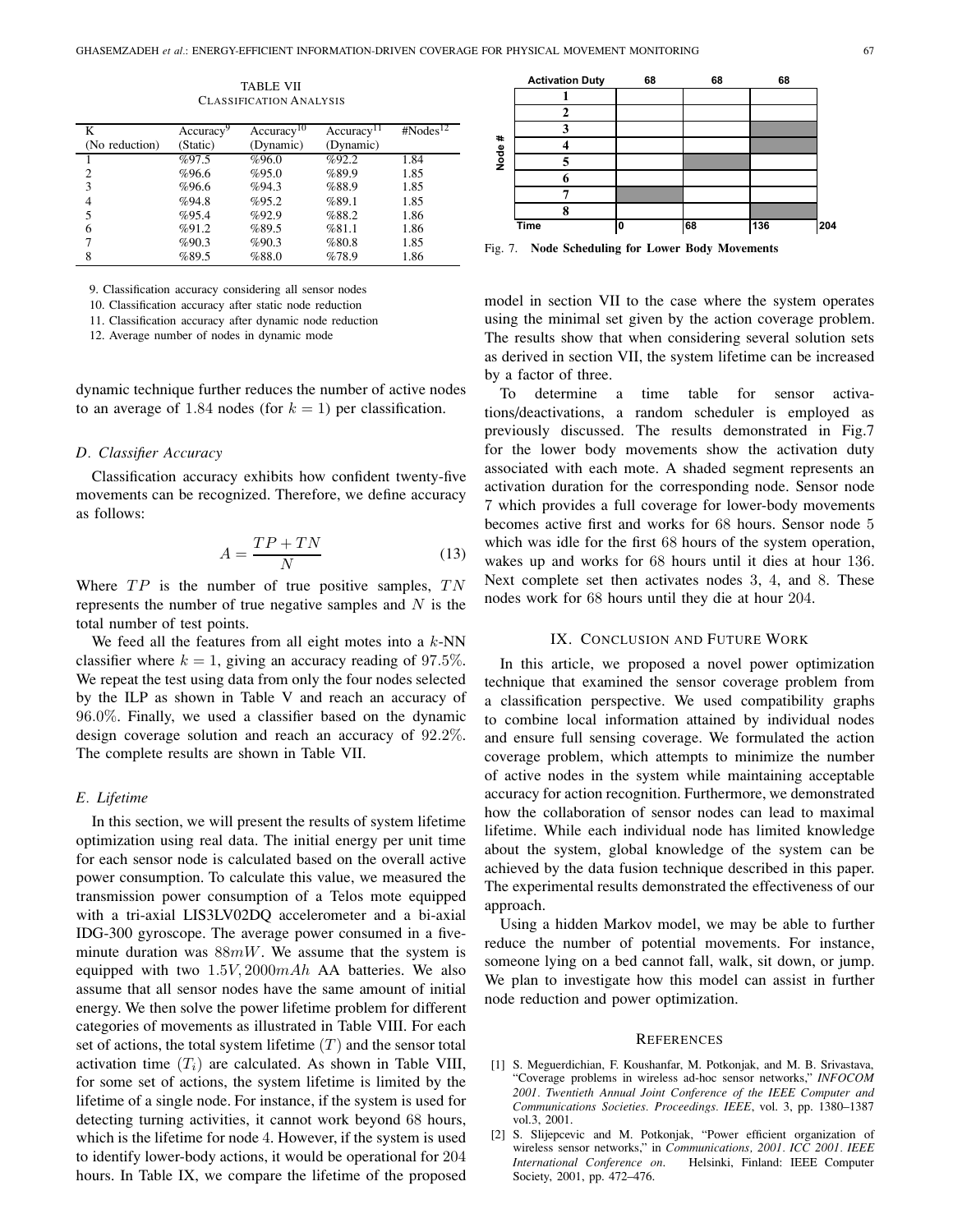TABLE VIII NODE ACTIVATION TIME AND TOTAL SYSTEM LIFETIME(HOURS)

| Movements  |    | T,       | $T_3$ | $T_{4}$ | $T_{5}$ | $T_{\rm 6}$ | $T_7$ | $T_8$ | T(Lifetime) |
|------------|----|----------|-------|---------|---------|-------------|-------|-------|-------------|
| All        |    | 42       | 33    | 68      | 28      |             | 38    | 37    | 68          |
| Upper Body | 0  | 35       | 111   | 136     | 57      | 64          | 115   | 72    | 136         |
| Lower Body | 0  | $\theta$ | 68    | 68      | 68      |             | 68    | 68    | 204         |
| Turning    | 0  | 34       | 34    | 68      |         |             |       |       | 68          |
| Full Body  | 40 | 39       | 31    | 25      | 21      | 68          | 68    | 68    | 136         |

- [3] Z. Abrams, A. Goel, and S. Plotkin, "Set k-cover algorithms for energy efficient monitoring in wireless sensor networks," in *IPSN '04: Proceedings of the third international symposium on Information processing in sensor networks*. New York, NY, USA: ACM, 2004, pp. 424–432.
- [4] D. Tian and N. D. Georganas, "A coverage-preserving node scheduling scheme for large wireless sensor networks," in *WSNA '02: Proceedings of the 1st ACM international workshop on Wireless sensor networks and applications*. New York, NY, USA: ACM Press, 2002, pp. 32–41.
- [5] M. Cardei, D. MacCallum, X. Cheng, M. Min, X. Jia, D. Li, and D. Z. Du, "Wireless sensor networks with energy efficient organization," *J. Interconnection Networks*, vol. 3, pp. 213–229, 2002.
- [6] W. Wang, V. Srinivasan, B. Wang, and K. C. Chua, "Coverage for target localization in wireless sensor networks," *Information Processing in Sensor Networks, 2006. IPSN 2006. The Fifth International Conference on*, pp. 118–125, 19-21 April 2006.
- [7] G. Xing, C. Lu, R. Pless, and J. A. O'Sullivan, "Co-grid: an efficient coverage maintenance protocol for distributed sensor networks," in *IPSN '04: Proceedings of the third international symposium on Information processing in sensor networks*. New York, NY, USA: ACM, 2004, pp. 414–423.
- [8] C. Huang and Y.-C. Tseng, "The coverage problem in a wireless sensor network," *Mob. Netw. Appl.*, vol. 10, no. 4, pp. 519–528, 2005.
- [9] W. Wang, V. Srinivasan, K.-C. Chua, and B. Wang, "Energy-efficient coverage for target detection in wireless sensor networks," in *IPSN '07: Proceedings of the 6th international conference on Information processing in sensor networks*. New York, NY, USA: ACM, 2007, pp. 313–322.
- [10] M. Cardei and D.-Z. Du, "Improving wireless sensor network lifetime through power aware organization," *Wirel. Netw.*, vol. 11, no. 3, pp. 333–340, 2005.
- [11] B. Wang, W. Wang, V. Srinivasan, and K. C. Chua, "Information coverage for wireless sensor networks," *IEEE Commun.Lett.*, vol. 9, no. 11, pp. 967–969, Nov. 2005.
- [12] M. Cardei and J. Wu, "Energy-efficient coverage problems in wireless ad-hoc sensor networks," *Computer Communications*, vol. 29, no. 4, pp. 413–420, February 2006.
- [13] R. Ghrist and A. Muhammad, "Coverage and hole-detection in sensor networks via homology," *Information Processing in Sensor Networks, 2005. IPSN 2005. Fourth International Symposium on*, pp. 254–260, 15 April 2005.
- [14] J. Carle and D. Simplot-Ryl, "Energy-efficient area monitoring for sensor networks," *Computer*, vol. 37, no. 2, pp. 40–46, Feb 2004.
- [15] F. Zhao, J. Shin, and J. Reich, "Information-driven dynamic sensor collaboration," *IEEE Signal Processing Mag.*, vol. 19, no. 2, pp. 61– 72, March 2002.
- [16] L. I. Kuncheva, *Combining Pattern Classifiers: Methods and Algorithms*. Wiley-Interscience, July 2004.
- [17] C. Chong and S. Kumar, "Sensor networks: evolution, opportunities, and challenges," *Proc. IEEE*, vol. 91, no. 8, pp. 1247–1256, Aug. 2003.
- [18] R. E. Schapire, "The strength of weak learnability," *Machine Learning*, vol. 5, pp. 197–227, 1990. [Online]. Available: citeseer.ist.psu.edu/schapire90strength.html
- [19] Y. Freund and R. E. Schapire, "A decision-theoretic generalization of on-line learning and an application to boosting," *J. Comput. Syst. Sci.*, vol. 55, no. 1, pp. 119–139, 1997.
- [20] Y. Ivanov and R. Hamid, "Weighted ensemble boosting for robust activity recognition in video," *MG&V*, vol. 15, no. 3, pp. 415–427, 2006.
- [21] J. H. K. Vinod, Ramachandran, and A. M. Sayeed, "Distributed multitarget classification in wireless sensor networks," *IEEE J. Select. Areas Commun.*, vol. 23, pp. 703– 713, April 2005.
- [22] P. Viola and M. Jones, "Robust real-time object detection," *International Journal of Computer Vision - to appear*, 2002. [Online]. Available: citeseer.ist.psu.edu/viola01robust.html
- [23] R. Brooks, P. Ramanathan, and A. M. Sayeed, "Distributed target classification and tracking in sensor networks," *Proc. IEEE*, vol. 91, no. 8, pp. 1163–1171, Aug. 2003.

TABLE IX LIFETIME COMPARISON WITH MINIMAL SET ASS IGNMENT

| Movements  | Lifetime ratio |
|------------|----------------|
| All        |                |
| Upper Body | 2              |
| Lower Body | 3              |
| Turning    |                |
| Full Body  | 7              |

- [24] D. Li, K. Wong, Y. H. Hu, and A. Sayeed, "Detection, classification, and tracking of targets," *IEEE Signal Processing Mag.*, vol. 19, no. 2, pp. 17–29, Mar 2002.
- [25] R. Jafari, W. Li, R. Bajcsy, S. Glaser, and S. S., "Physical activity monitoring for assisted living at home," in *BSN07: Proc. 4th International Workshop on Wearable and Implantable Body Sensor Networks*, Aachen University, Germany, 2007, pp. 213–219.
- [26] B. Logan, J. Healey, M. Philipose, E. Tapia, and S. Intille, "A long-term evaluation of sensing modalities for activity recognition," in *UbiComp 2007: Ubiquitous Computing*, 2007, pp. 483–500.
- [27] M. Mathie, B. Celler, N. Lovell, and A. Coster, "Classification of basic daily movements using a triaxial accelerometer," *Medical and Biological Engineering and Computing*, vol. 42, no. 5, pp. 679–687, 2004.
- [28] R. Ramachandran, L. Ramanna, H. Ghasemzadeh, G. Pradhan, R. Jafari, and B. Prabhakaran, "Body sensor networks to evaluate standing balance: Interpreting muscular activities based on inertial sensors," in *The 2nd International Workshop on Systems and Networking Support for Healthcare and Assisted Living Environments (HealthNet)*. Breckenridge, CO: ACM, June 2008.
- [29] L. Bao and S. S. Intille, "Activity recognition from user-annotated acceleration data," *Pervasive 2004*, pp. 1–17, April 2004. [Online]. Available: http://dx.doi.org/10.1007/b96922
- [30] J. Lester, T. Choudhury, and G. Borriello, *A Practical Approach to Recognizing Physical Activities*. Springer-Verlag Berlin Heidelberg, 2006. [Online]. Available: http://dx.doi.org/10.1007/11748625 1
- [31] R. O. Duda, P. E. Hart, and D. G. Stork, *Pattern Classification*. Wiley-Interscience Publication, 2000.
- [32] E. Guenterberg, H. Ghasemzadeh, R. Jafari, and R. Bajcsy, "A segmentation technique based on standard deviation in body sensor networks," in *Dallas-EMBS: Proc. IEEE Dallas Engineering in Medicine and Biology Workshop*. IEEE, 2007.
- [33] H. Ghasemzadeh, E. Guenterberg, K. Gilani, and R. Jafari, "Action coverage formulation for power optimization in body sensor networks,' *Design Automation Conference, 2008. ASPDAC 2008. Asia and South Pacific*, pp. 446–451, March 2008.
- [34] A. Bhattacharyya, "On a measure of divergence between two statistical populations defined by their probability distributions," *Bull. Calcutta Math. Soc.*, vol. 35, pp. 99–109, 1943.
- [35] T. Kailath, "The divergence and bhattacharyya distance measures in signal selection," *IEEE Trans. Commun. Technol.*, vol. 15, no. 1, pp. 52–60, February 1967.
- [36] B. Kim and D. Landgrebe, "Prediction of optimal number of features," in *IGARSS '90: 10th Annual International Geoscience and Remote Sensing Symposium, Remote Sensing Science for the Nineties*, 1990, pp. 2393– 2396.
- [37] C. Lund and M. Yannakakis, "On the hardness of approximating minimization problems," *J. ACM*, vol. 41, no. 5, pp. 960–981, 1994.
- [38] V. Raghunathan, C. Schurgers, S. Park, and M. Srivastava, "Energyaware wireless microsensor networks," *IEEE Signal Processing Mag.*, vol. 19, no. 2, pp. 40–50, Mar 2002.